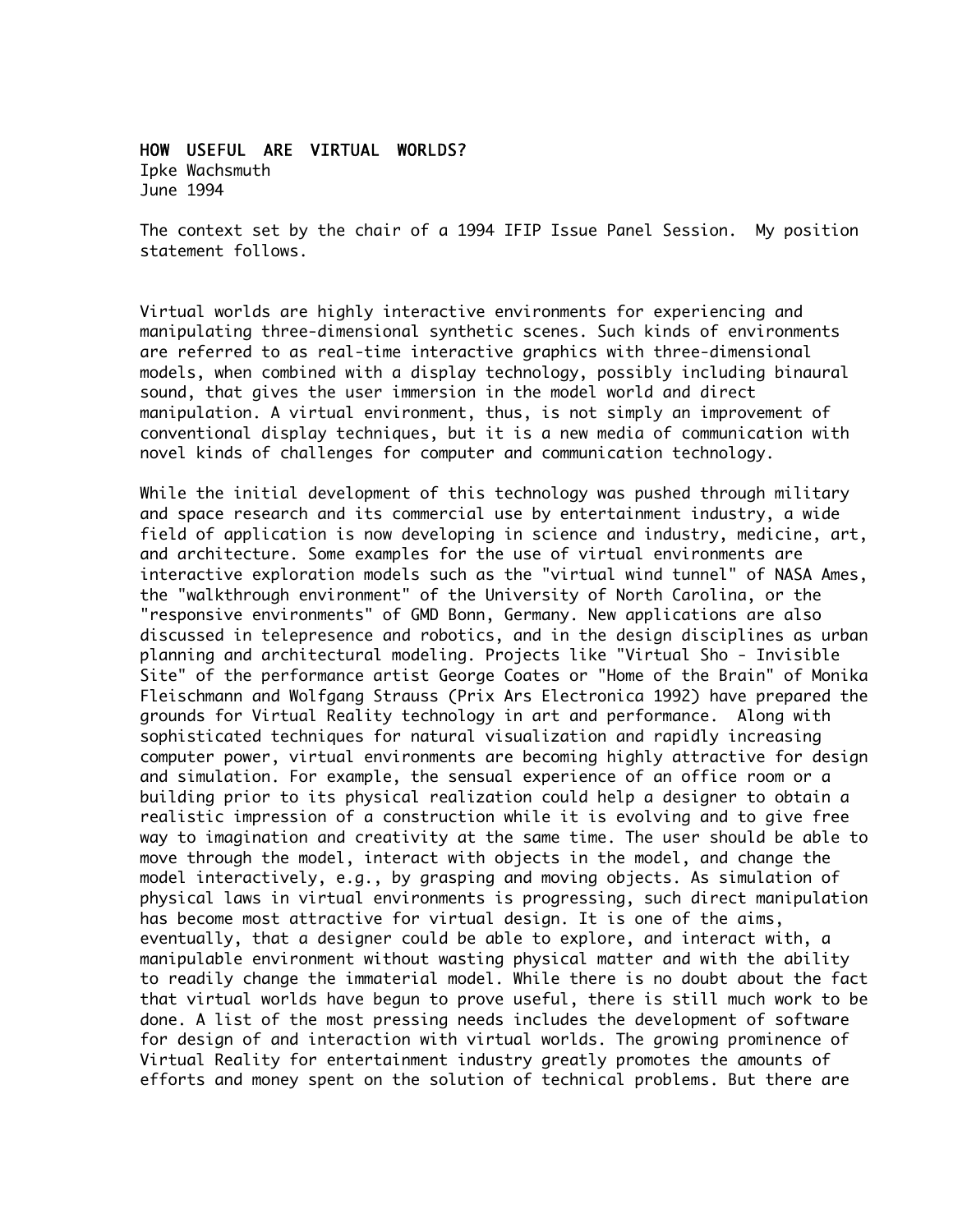as many problems to be solved with respect to the human user. The conditions, circumstances, and influences surrounding and affecting a participant user in a virtual world may greatly differ from natural experience. Issues of research necessary reach from perceptive features like vision, audition, and haptics to the understanding of sensory-motor adaptation and aftereffects associated with virtual environments such as motion sickness. On the other hand, virtual reality allows to expand sensory experiences to include a "real" grasp of information otherwise concealed to human senses, that is, human perception could be extended within and across sense modalities.

So, when addressing the question how useful virtual worlds are, we need to discuss possible benefits and as well as possible dangers which could be likely impacts of virtual world technology.

-- Can virtual worlds help to better humanity?

-- Can they save us money in achieving projects that would be unaffordable in real reality?

-- Can they make cold technology better adapted to human expectations and needs?

-- Can virtual worlds help to establish alternate forms of social life, e.g., for the handicapped?

-- Are the prospects of realistic simulations overestimated (much overhead - little payoff)?

-- Will experiences in virtual worlds be likely to interfere with experiences in real world?

-- Could military action, put in effect through a virtual environment, become a matter of game and scoring, and detached from the regard of real effect?

-- Will users be able to cope with the immersive (and possibly druglike) aspects of virtual worlds?

These issues need to be addressed, along with current research and development, and preferably by those involved in the process of furthering this new, and apparently "hot," communication technology.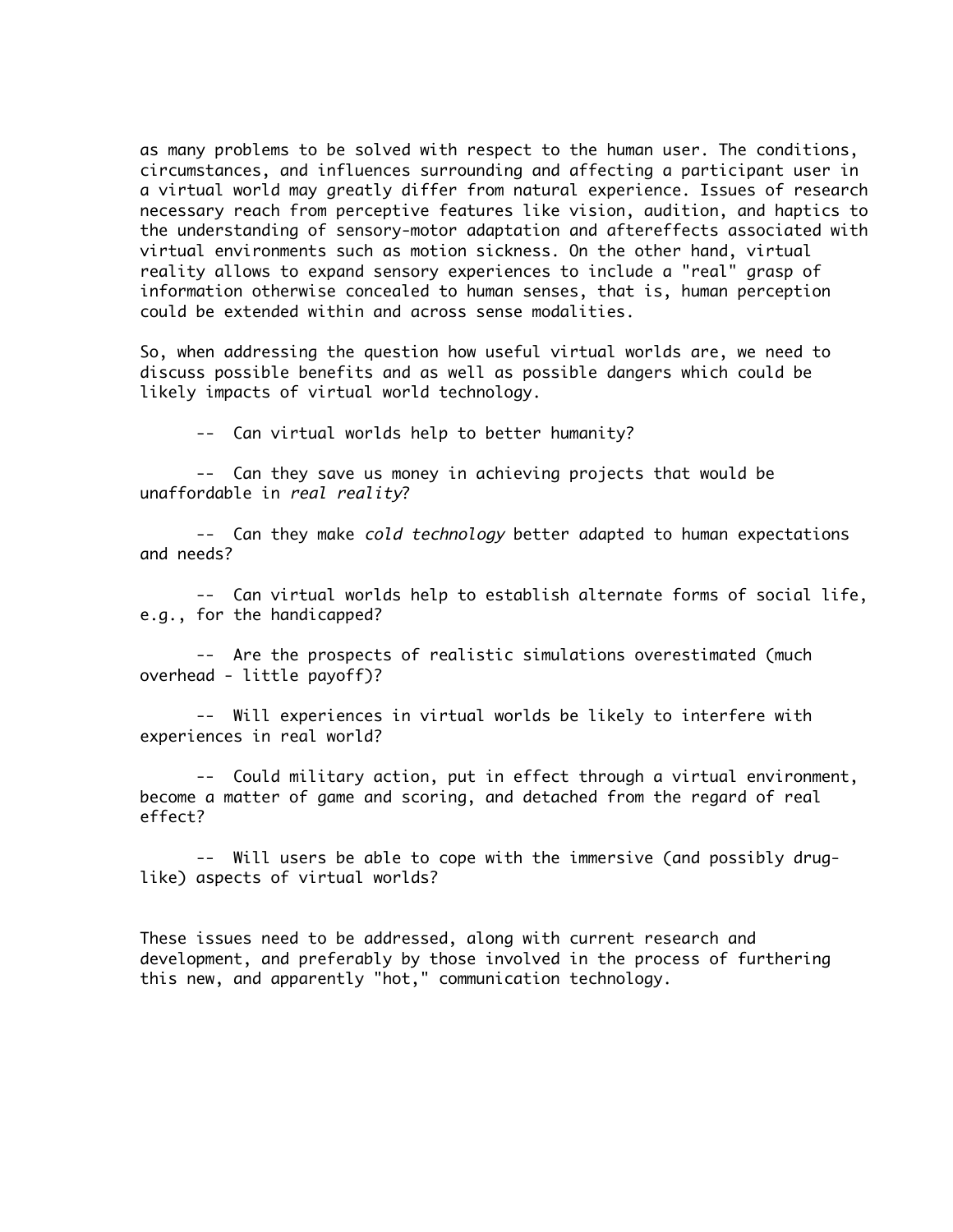## HOW USEFUL ARE VIRTUAL WORLDS?

William Bricken IFIP Issue Panel Session, June 1994

Any technology which has the audacity to call itself a variety of reality must also propose a paradigm shift. In essence, a paradigm shift expands the potential of an entire discipline. Virtual Reality (VR) expands every aspect of Computer Science, creating a new discipline: Computer Humanities.

I have coordinated, recorded and studied the initial VR experiences of over a thousand people in dozens of virtual worlds. A typical research result: mean enjoyment, rated on a scale from 1 (yuk!) to 10 (wow!), is 9.3 (N = 280). VR taps a positive emotional core. People enjoy it, people write about it, people stand hours in line for five minutes of it, people want it, and people will buy it. Consider the comments: empowering, the feeling of freedom, dreaming while awake, vast potential in every direction.

And just what is the paradigm shift? Computers are not only symbol processors, they are reality generators. VR is the body of techniques that apply computation to the generation of cognitively valid realities. Interface is defined by physiology; interaction, by natural behavior. Psychology defines the Physics of VR.

The Copernican revolution introduced a physics that differed fundamentally from appearance. VR introduces a metaphysics that differs fundamentally from the material. We now must decide which side of the monitor we wish to stand on.

VR is not a simulation of physical reality. Its characteristics are fundamentally unique and counter-intuitive:

\* VR is constructed, not given. It begins as Void, not as a subject/object dichotomy. It is completely representational, but not a priori rational, empirical, or verifiable. VR calls for a philosophy of immaterial realism, for realism about information.

\* VR encapsulates the participant (formerly the user) inside information, placing computation at the closure of our senses.

\* Unifying analytic symbolism with audiovisual imagery generates a feeling of wholeness. Computation becomes emotional, reason loses its crown. The material no longer dominates the senses.

\* Bits are cheap. The currency of VR is organization, not possession, not accumulation, not territory.